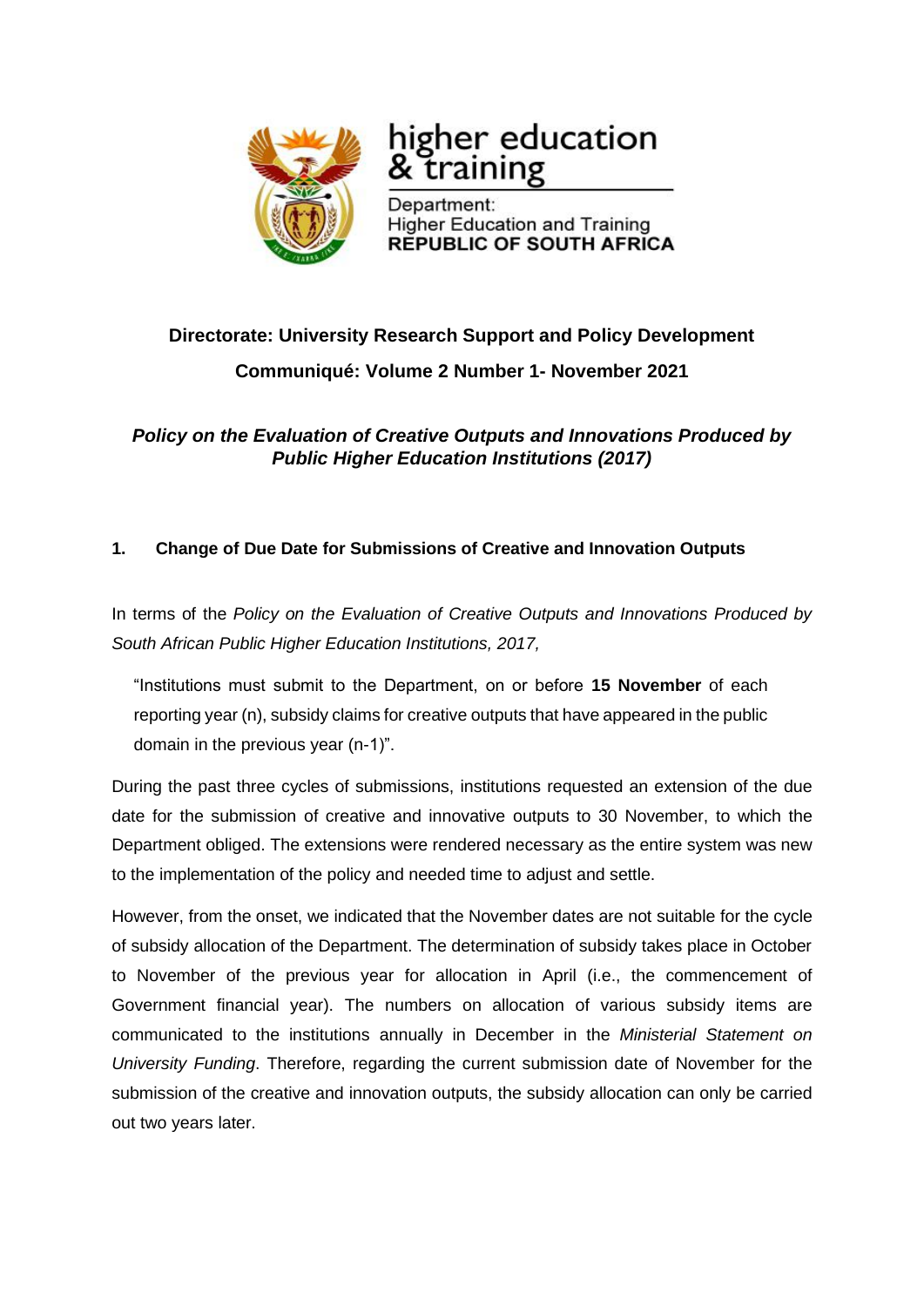Based on the above background, this communique, serves to inform public higher education institutions that the submission due date for the creative and innovation outputs has been shifted to **30 September from 2022 onwards**. Should it be necessary in future, there may be another due date shift and that will be communicated timeously.

#### **2. Revised** *Implementation Guidelines*

The Department, and with generous and professional assistance of the *Creative Outputs Advisory Panel* comprising senior professionals from the higher education sector, has revised the *Implementation Guidelines (2021).* Please find accompanying this communique, the revised version thereof. The *Implementation Guidelines* have also been uploaded on ROSS. Institutions are urged, therefore, to:

- ensure to make use of the amended *Implementation Guidelines (2021)* henceforth.
- the submission of the creative and innovations outputs will continue to be fully online through the Research Outputs Submission System (ROSS).
- pay attention to the required documents that must accompany each submission and, particularly, on files that must be uploaded and made accessible and searchable on the relevant internet Uniform Resource Locators (URLs) and on the ROSS as guided in the *Implementation Guidelines*.
- the ROSS will open early in January each year for the submission of creative outputs thus giving sufficient time to institutions to conclude their internal processes of external peer reviews. For innovations, ROSS will open in May each year.
- the three-years-before-the-submission-year (N-3) rule is not affected and will continue to apply. That is, for when the creative outputs have been in the public domain.
- adhere to the guidance provided in the revised *Implementation Guidelines (2021)*. Note that, where necessary and if possible, institutions must submit a combination of multiple photos / images / reviews etc. into 1 PDF, to make it easier for reviewers to find all items in one space. However – this is not critical.

### **3. Conclusion**

Institutions are reminded to fully acquaint themselves with the *Policy on the Evaluation of Creative Outputs and Innovations (2017)* and *Implementation Guidelines (2021)* to ensure a proper and efficient implementation process.